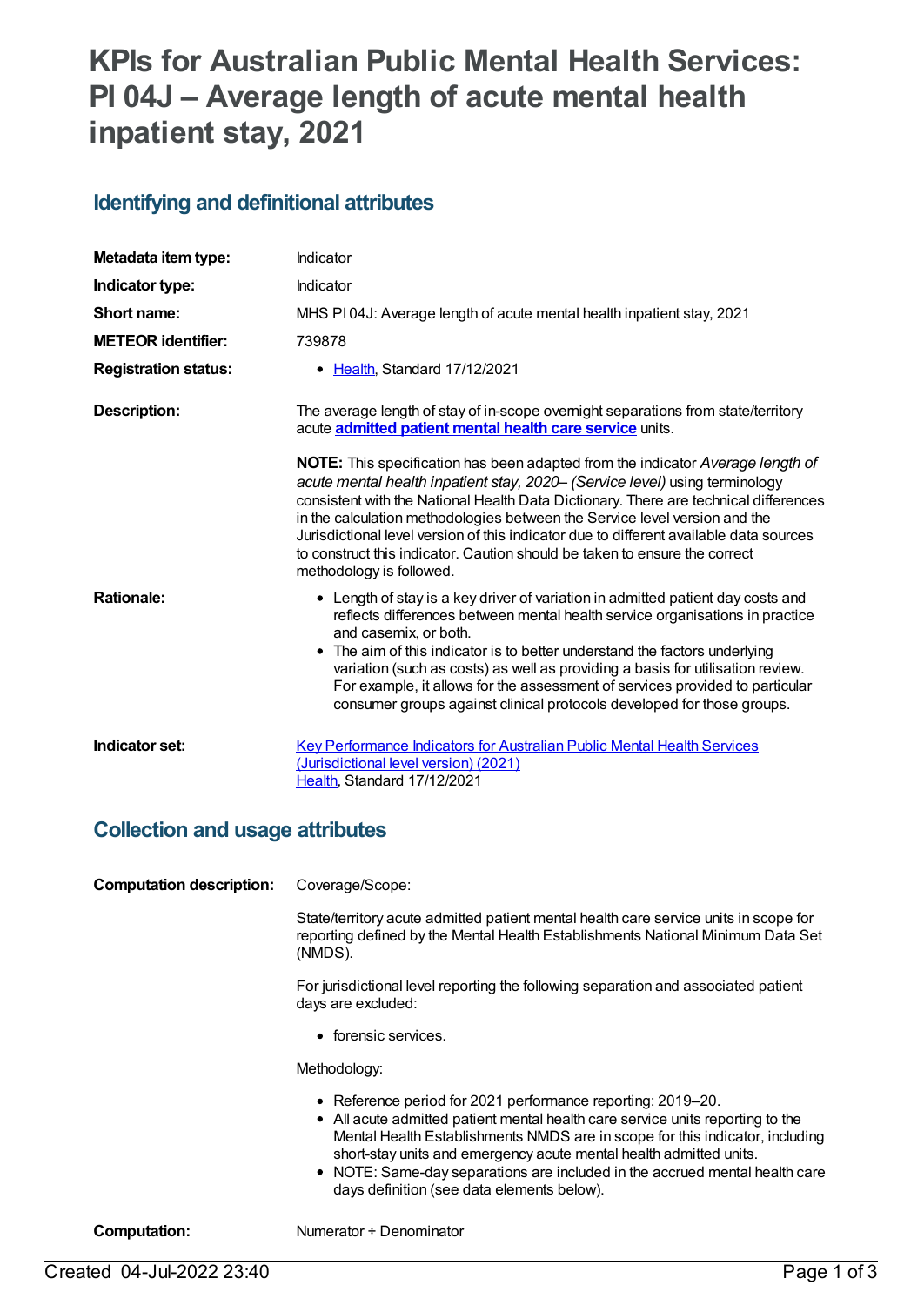| <b>Numerator:</b>                       | Number of mental health care days for state/territory acute admitted patient mental<br>health care service unit(s) occurring within the reference period. |
|-----------------------------------------|-----------------------------------------------------------------------------------------------------------------------------------------------------------|
| Numerator data elements:                | <b>Data Element / Data Set-</b>                                                                                                                           |
|                                         | Establishment—accrued mental health care days, total N[N(7)]                                                                                              |
|                                         | NMDS / DSS                                                                                                                                                |
|                                         | Mental health establishments NMDS 2019-20                                                                                                                 |
|                                         | Data Element / Data Set-                                                                                                                                  |
|                                         |                                                                                                                                                           |
|                                         | Specialised mental health service—admitted patient care program type, code<br>N                                                                           |
|                                         | NMDS / DSS                                                                                                                                                |
|                                         | Mental health establishments NMDS 2019-20                                                                                                                 |
|                                         |                                                                                                                                                           |
| Denominator:                            | Number of separations from state/territory acute admitted patient mental health<br>care service unit(s) occurring within the reference period.            |
| Denominator data                        | Data Element / Data Set-                                                                                                                                  |
| elements:                               |                                                                                                                                                           |
|                                         | Establishment-number of separations (financial year), total N[NNNNN]                                                                                      |
|                                         | NMDS / DSS                                                                                                                                                |
|                                         | Mental health establishments NMDS 2019-20                                                                                                                 |
| Disaggregation:                         | Service variables: target population.                                                                                                                     |
|                                         | Consumer attributes: not available.                                                                                                                       |
|                                         | Data Element / Data Set-                                                                                                                                  |
| <b>Disaggregation data</b><br>elements: |                                                                                                                                                           |
|                                         | Specialised mental health service-target population group, code N                                                                                         |
|                                         | NMDS / DSS                                                                                                                                                |
|                                         | Mental health establishments NMDS 2019-20                                                                                                                 |
|                                         |                                                                                                                                                           |

# **Representational attributes**

| Mean (average)          |
|-------------------------|
| Real                    |
| Time (e.g. days, hours) |
| N[NN].N                 |
|                         |

# **Indicator conceptual framework**

**Framework and dimensions: Efficiency and [sustainability](https://meteor.aihw.gov.au/content/721208)** 

### **Accountability attributes**

Benchmark: State/territory level